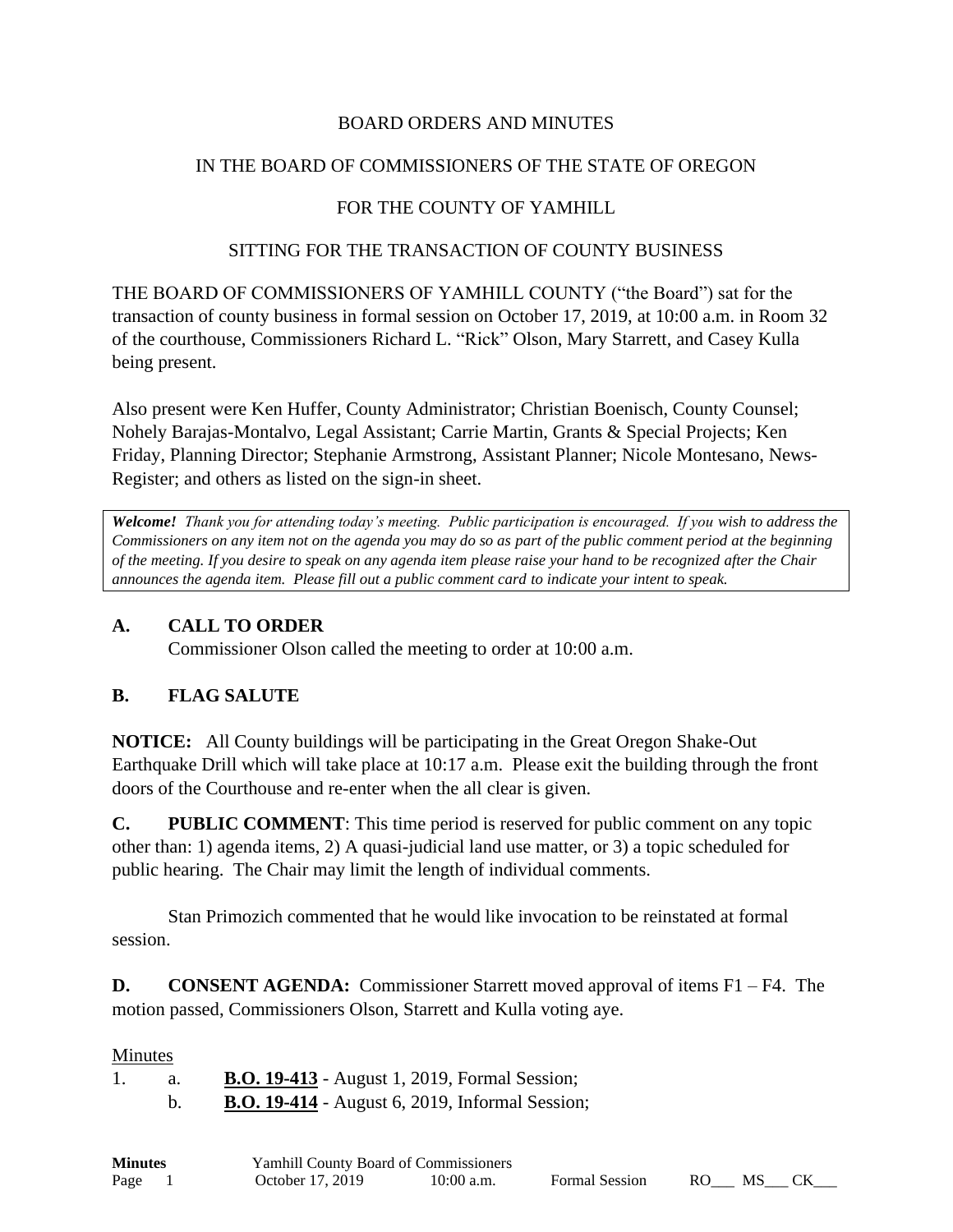- c. **B.O. 19-415** August 8, 2019, Formal Session;
- d. **B.O. 19-416** August 13, 2019, Informal Session;
- e. **B.O. 19-417** August 15, 2019, Formal Session;
- f. **B.O. 19-418** August 20, 2019, Informal Session;
- g. **B.O. 19-419** August 22, 2019, Formal Session;
- h. **B.O. 19-420** August 27, 2019, Informal Session; and
- i. **B.O. 19-421** August 29, 2019, Formal Session

# Contracts & Grants

2. **B.O. 19-422** - Approval of application #19-266 requesting funding from the Oregon Military Department (OMD)-Oregon Emergency Management (OEM) Homeland Security Grant Program for the Yamhill County Sheriff's Office public safety communications upgrade, retroactive to October 1, 2019 through September 30, 2020, in the amount of \$70,974.

3. **B.O. 19-423** - Approval of accepting a bid from SERA Architects, Inc. and authorize a notice of intent to award to perform a space needs analysis for Yamhill County facilities, in the not-to-exceed amount of \$100,000.

4. **B.O. 19-424** - Approval to authorize Yamhill County Health and Human Services to submit application(s) for Specialty Court Implementation Grant funds administered by the Oregon Criminal Justice Commission for Court Coordinated Services and the Juvenile Drug Court.

# **E. OLD BUSINESS:** None.

**F. OTHER BUSINESS** (Add-ons and non-consent items):

1. **B.O. 19-425** - Consideration of the Classification Committee's recommendation to uphold the department head's decision and deny the Support Enforcement Division employees' request for reclassification to Paralegals.

Commissioner Starrett moved approval of item F1. The motion passed, Commissioners Olson, Starrett and Kulla voting aye.

2. Consideration of adoption and second reading of an ordinance referring to the voters the question of whether or not the Yamhill County Board of Commissioner should be increased from three to five.

Glen Scoggins provided testimony stating a majority of farmers in Dayton are against the expansion due to the additional expense.

Stan Primozich commented he has filed for the office of Treasurer and expressed his concern that the proposed ordinance is fiscally irresponsible. He would prefer to see the special interest group collect petition signatures and leave the Board out of the decision.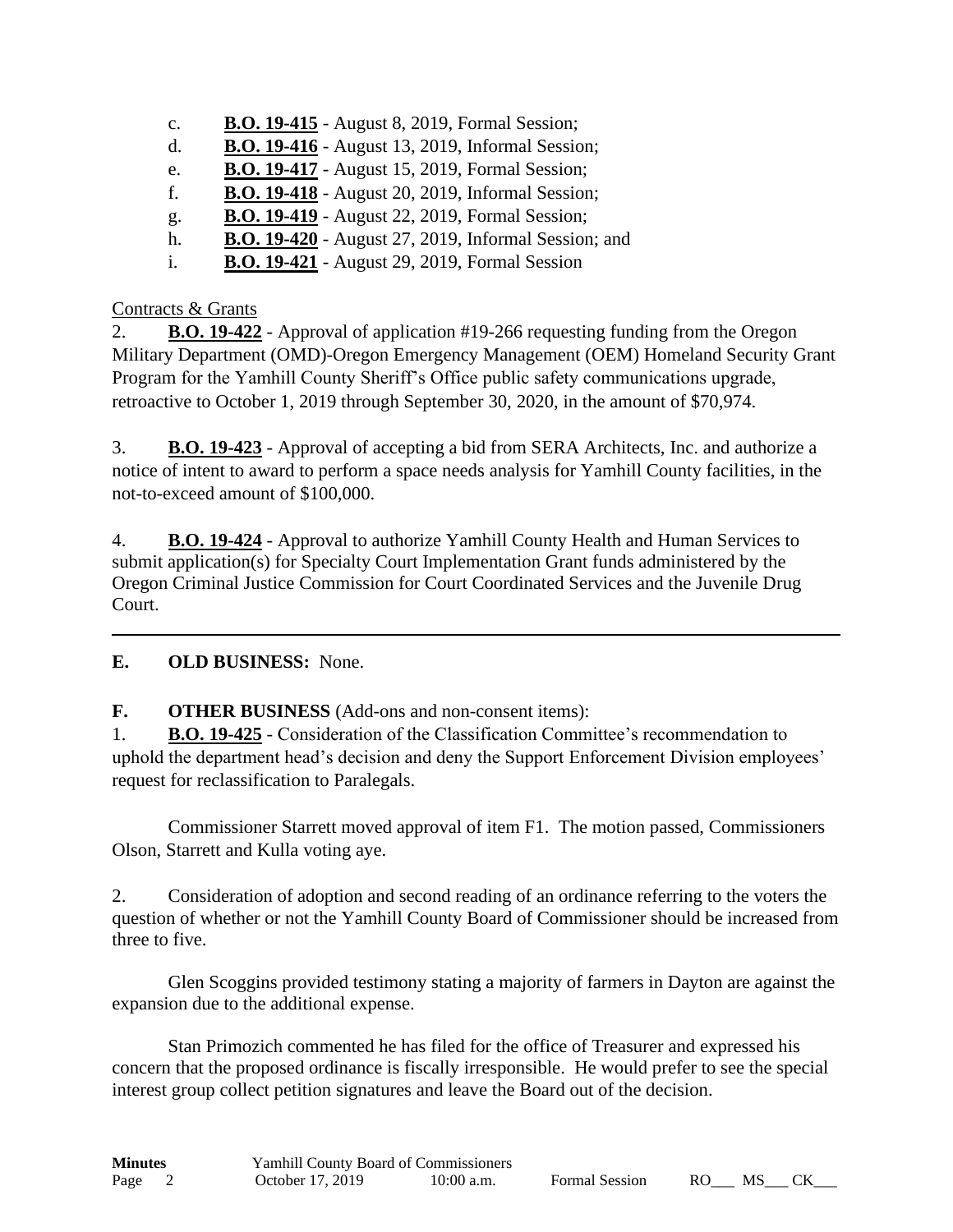Dan Masterson asked the Board to vote against the ordinance and addressed several concerns that related to the bypassing of the petition process and the financial responsibility incurred by the Board if the ordinance is approved.

Kath Blankenbiller spoke against the ordinance citing concerns regarding expense and decreased transparency.

Commissioner Olson called for a recess at 10:17 a.m. for the Oregon Shake-Out drill; the meeting resumed at 10:30 a.m.

Chris Chenowith expressed his concern about the fiscal impact of an increase to the Board members. He said the Board should not represent the ballot measures of special interest groups.

Barbara Boyer asked the Board to withdraw the original ordinance proposal and consider a home rule charter county.

Susan Watkins commented on the feedback received after the first reading. Her group no longer supports the proposal saying it does not meet their purpose. She stated that the special interest group is now favoring a home rule charter. She asked the Board to dismiss the ordinance proposal.

John Englebrecht is in favor of expanding the Board to have more representation. He would like the Board to move their meetings to evenings which would give more people the opportunity to run for a commissioner seat while keeping their daytime jobs.

Lindsay Berschauer spoke regarding the Clackamas County economic analysis she presented two weeks ago. She commented about the home rule process and believes that it should follow the petition process. She supports the petition process but does not support the fast-tracking of the ordinance.

Brian Schmidt commented that he has more representation with three commissioners; additional members would make the Board less accessible. He is opposed to the ordinance.

BJ Matthews concurs with the withdrawal of the ordinance.

Commissioner Starrett commented on the loss of staff time and county cost to have researched this ordinance on behalf of a special interest group only to have it withdrawn. Commissioner Kulla addressed the comments that there are better things to spend money on than expanding the Board and outlined several county programs and departments that would benefit. Commissioner Olson commented that he supports a home rule charter if citizens choose to pursue it but should follow the initiative petition process.

Mr. Boenisch provided the second reading of the proposed ordinance by title only. Ms. Starrett moved to reject the referring of an ordinance to the voters. The motion passed,

| <b>Minutes</b> |  | <b>Yamhill County Board of Commissioners</b> |              |                       |     |      |  |  |
|----------------|--|----------------------------------------------|--------------|-----------------------|-----|------|--|--|
| Page 3         |  | October 17, 2019                             | $10:00$ a.m. | <b>Formal Session</b> | RO. | - MS |  |  |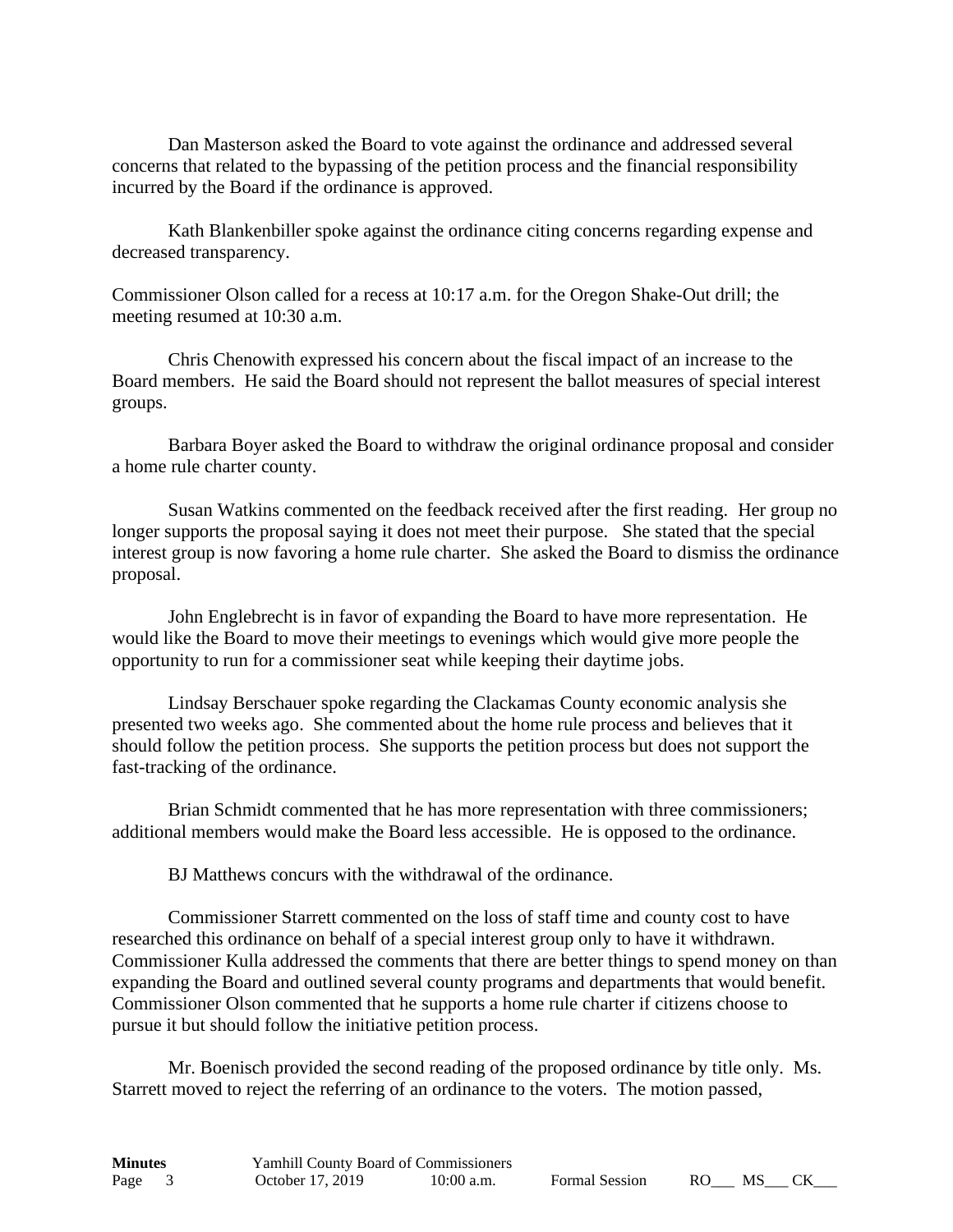Commissioners Olson, Starrett and Kulla voting aye. The ordinance failed and will not move forward to the 2020 ballot.

Commissioner Olson called for a recess at 11:20 a.m. and resumed at 11:30 a.m.

# **G. PUBLIC HEARINGS:**

1. **B.O. 19-426** - Docket FT-04-19: An appeal of the Planning Director's approval of an application to modify the Forest Template Dwelling location approved through Docket FT-09- 18. The new location would be north of the existing driveway. Appellant: Della Frost, Tax Lot: 5614-2100, 26885 SW Smithville Rd., Sheridan. *[Tentatively passed, final written decision and findings to be adopted on November 14, 2019 at 10:00 a.m. in Room 32 of the courthouse].* 

Commissioner Olson opened the public hearing at 11:31 a.m. There were no abstentions or objection to jurisdiction and there were no reports of ex-parte contact or site visits. Mr. Boenisch read the statement required by ORS 197.763(5).

Staff Report: Stephanie Armstrong presented the staff report requesting modification of the location of the forest template dwelling.

Proponents: Paul and Shannon Vandonzel addressed the Board seeking approval to modify the existing parcel for a possible second (hardship) dwelling on the existing forest template for an elderly family member.

Ms. Armstrong confirmed the Vandonzel's would have to obtain a hardship permit to build a second location on the same parcel for the family member.

Opponents: There was no opposition testimony received.

Public Agency Reports: There were no public agency reports received.

Staff Recommendation: Ms. Armstrong stated it is the staff's recommendation to approve the application based upon the conclusions for approval in the staff report.

Commissioner Olson closed the public hearing at 11:41 a.m.

Deliberations: After discussion, Commissioner Starrett moved approval of upholding the Planning Director's approval of the application. The motion tentatively passed, Commissioners Olson, Starrett and Kulla voting aye. Final written decision and findings to be adopted on November 14, 2019 at 10:00 a.m. in Room 32 of the courthouse.